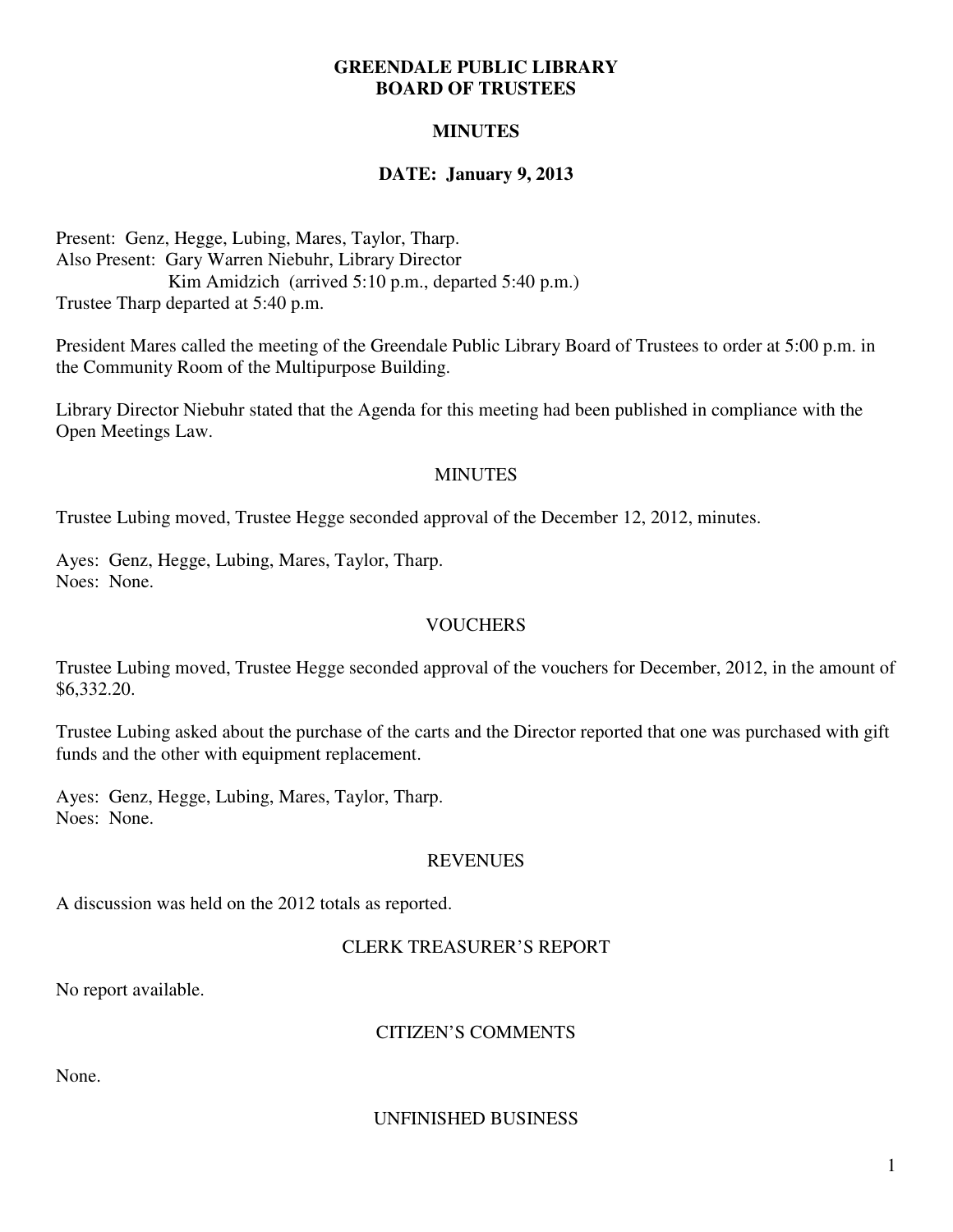The Director reviewed the current status of the CLC project including the estimated dates. The Director suggested that the Library Board should appoint its members to the CLC Advisory Committee to get the process initiated. The appointments will be on the February agenda.

The Director presented the suggested changes to the Library Board policies as discussed in November and presented in December. The Director recommended that the Exhibits, Posting and Solicitation Policy, Meeting Room Policy, Corporate Sponsorship and Naming Rights, and Programming Policy should be taken to the CLC Advisory Committee for revision reflecting the changes brought about by the CLC.

Trustee Lubing moved, Trustee Hegge seconded, a motion to add the phrase "and to be a vital component of the Community Learning Center" to the Mission Statement.

Ayes: Genz, Hegge, Lubing, Mares, Taylor, Tharp. Noes: None.

Trustee Lubing moved, Trustee Taylor seconded, a motion to add an Article VII to the Operating Policy as follows:

Article VII - Community Learning Center Section 1. The Library Board will abide by the provisions of the Community Learning Center Operational Agreement made and entered into by the Village of Greendale, the Greendale School District, and the Board.

Section 2. The Board President will appoint two Board members, confirmed by the Library Board, to serve on the Combined Community Learning Center Advisory Committee.

Section 3. The Board and the Greendale School District may jointly purchase certain items if mutually agreed to by the parties. The parties shall mutually agree on how costs for existing and new technology are to be allocated or recovered.

Ayes: Genz, Hegge, Lubing, Mares, Taylor, Tharp. Noes: None.

Trustee Taylor moved, Trustee Lubing seconded, a motion to create a new charge of 50 cents for non-pickup of holds.

A discussion was held on this new charge. Trustee Genz spoke against the motion.

Ayes: Hegge, Lubing, Mares, Taylor, Tharp. Noes: Genz.

President Mares requested time to review the Continuing Education Policy and will bring suggested revisions to the February meeting.

# NEW BUSINESS

The Director requested Board input into their suggestions for a meeting location during the months of construction. A decision was made to meet in the Safety Center. The Director informed the Board that he will be on vacation in July and requested a change in the meeting date from the  $10^{th}$  to the  $17^{th}$ . The Board decided to meet on the  $10<sup>th</sup>$  and to have Assistant Director Sandra Grams attend the meeting.

President Mares will be sending evaluation forms to the Board for the annual Library Director evaluation.

# **CORRESPONDENCE**